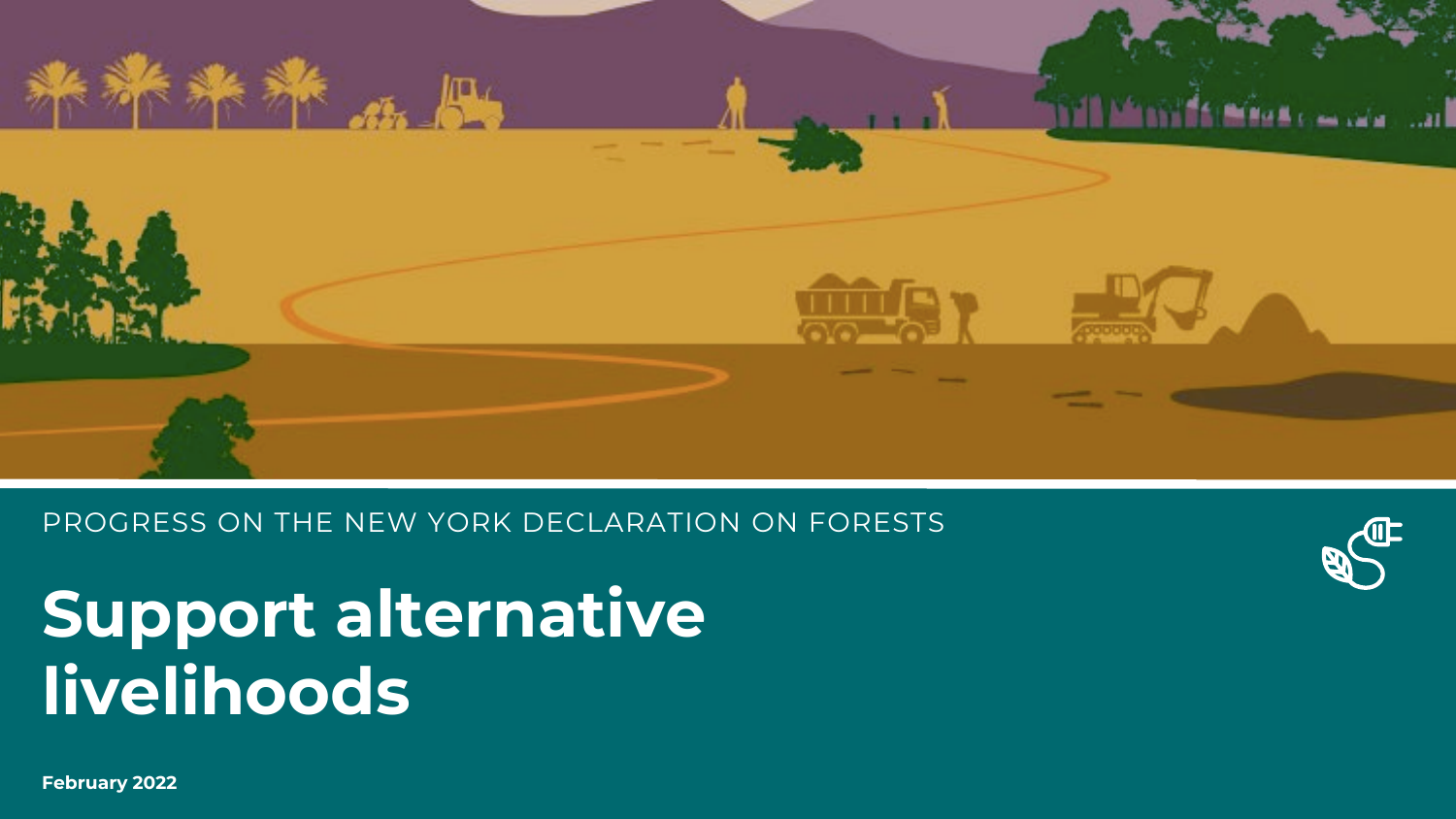



# **Goal 4**

Support alternatives to deforestation driven by activities such as subsistence farming and reliance on fuel wood for energy, in ways that reduce poverty and promote sustainable and equitable development that is inclusive of women, youth, and Indigenous Peoples and Local Communities.

### **Without dramatic shifts in economic development strategies, the world will not meet its ambitious goals for sustainable development, climate, and forests.**

The world has undergone **major economic changes in the last few decades**, which continue to push many forest-dependent and poor people around the world toward **livelihood activities that can negatively impact forests**.

Small-scale farming, artisanal and small-scale mining, fuelwood collection, and the harvesting of non-timber forest products provide necessary subsistence and income for **well over a billion people**. Meanwhile, the COVID-19 pandemic caused **an increase in poverty for the first time** in over 20 years.

When economic growth and recovery is **not paired with livelihood support**, these livelihood activities can **become unsustainable**, with consequences for forests and for communities.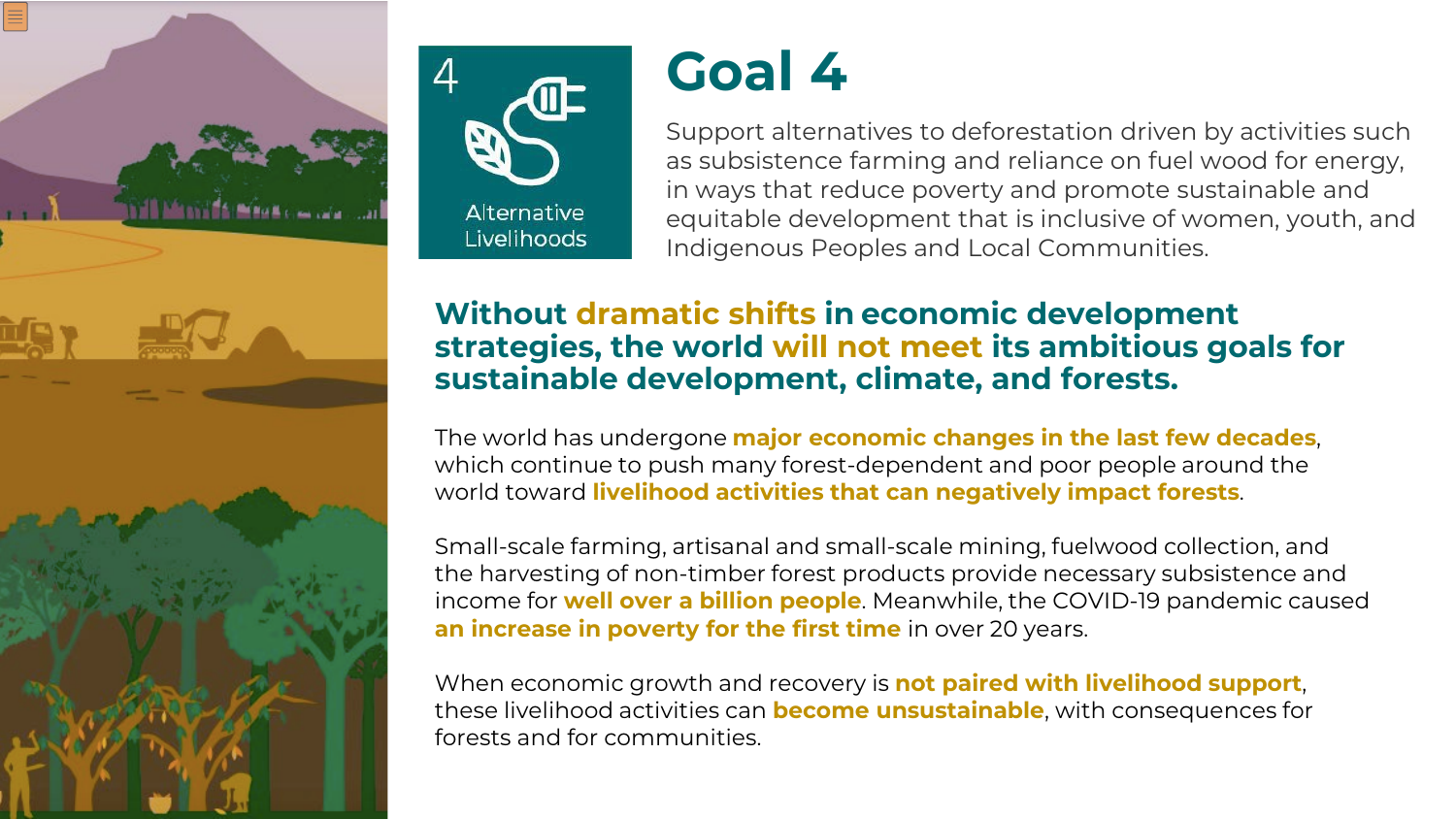**As countries plan new investments in extractives-based development, communities who rely on forests for their livelihoods are put in an increasingly perilous position.** 



 $|\equiv|$ 

Source: NYDF Assessment based on data from Global Forest Change v1.7;,IIRSA and COSIPLAN, & RAISG

**Poverty, inequality, and migration** are closely related to deforestation and forest degradation from livelihood activities.

At the same time, government-led economic development plans often **fail to provide benefits to local forest communities**. Instead, the value of products extracted from the forest – such as timber, mined metals and minerals, and agricultural commodities – accrues to **powerful elites**.

**Global trends show that the pressures on forests are only set to increase.** The area of shifting agriculture is decreasing, while the area of intensive agricultural production is increasing.

The number of artisanal and small-scale miners has tripled in the last two decades. Demand for other forest resources like fuelwood, charcoal, and non-timber forest products also **shows little sign of slowing**.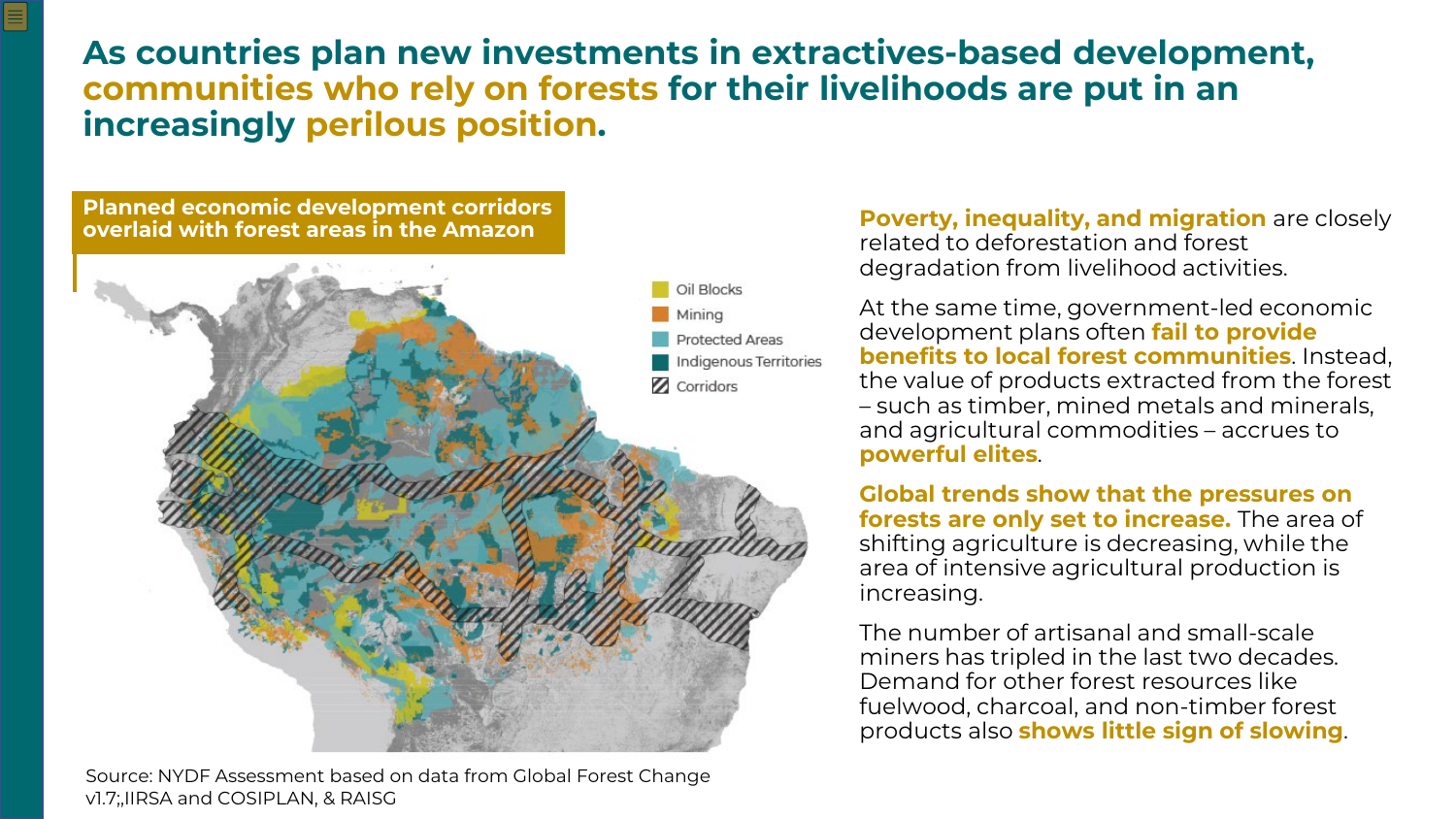**Most poverty-reduction programs focus narrowly on increasing productivity, without sufficiently addressing major challenges like rights, institutions, market access, and ecosystem services.** 

#### **The PRIME framework to reduce deforestation and poverty**

 $\blacksquare$ 



Source: Adapted from Shyamsundar et al. 2020.

- **Tenure insecurity** is a widespread barrier to sustainable livelihoods for farmers, forest users, and local communities. A 2020 review of 42 countries, comprising half of the world's land, found that at least 46% of community lands were not legally recognized by national governments.
- **Investments** in improving public services and targeted infrastructure development to enable livelihood activities and market access **remain miniscule** compared to subsidies and investments in large-scale commercial activity.
- **Power imbalances** lock stakeholders like Indigenous peoples and local communities out of decision-making, despite their rights to participation and free, prior, and informed consent.
- **Productivity interventions** like public extension services for smallholder farmers or technological support for small-scale miners – are also underfunded in many countries.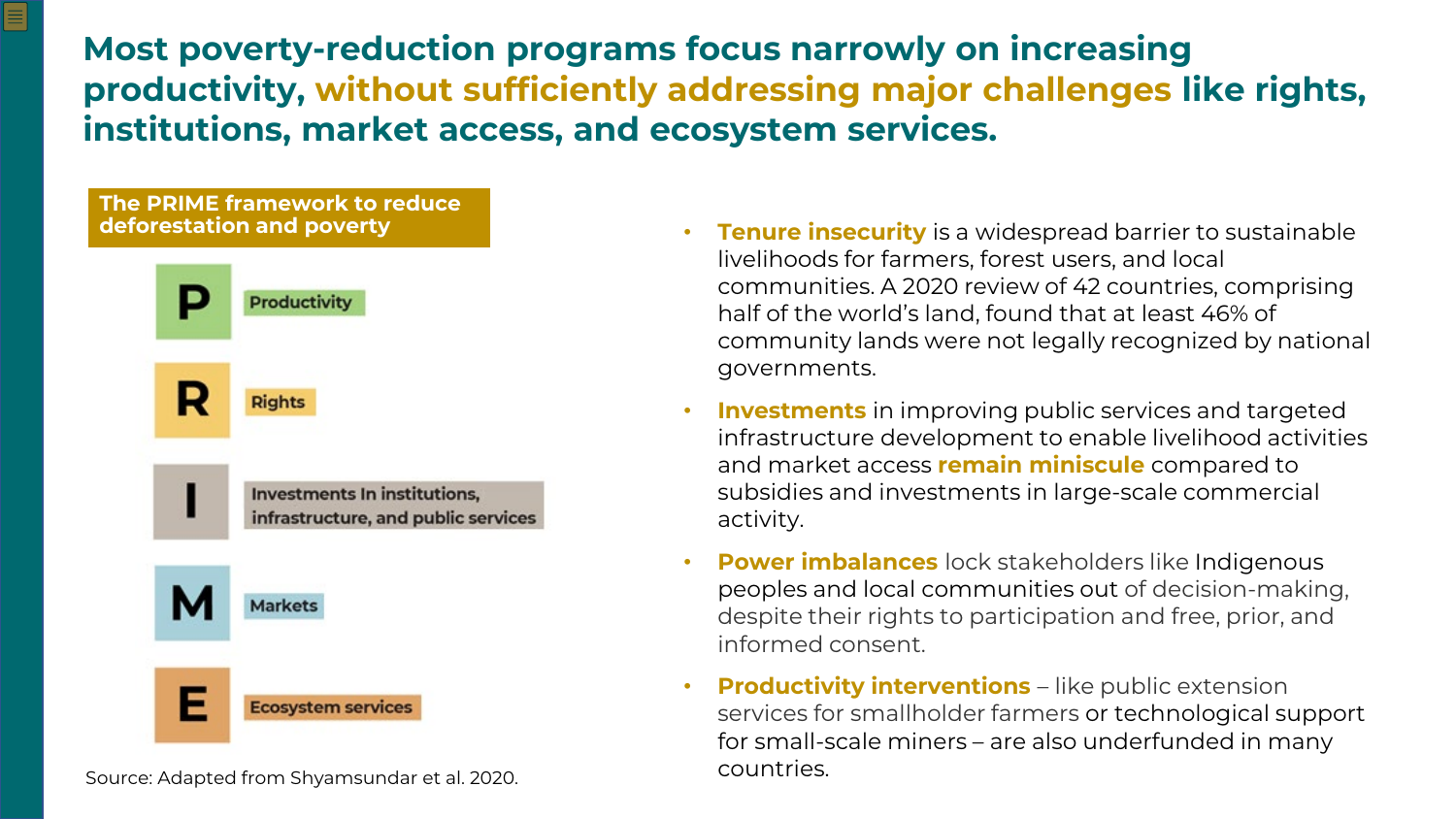## **Well-designed interventions to reduce poverty while protecting forests can pay off but are difficult to scale up.**

**Community forest management** and **payment for environmental services** schemes have shown positive impacts on forests and livelihoods. Only a few countries have managed to implement these programs on a large scale.

Through REDD+, many countries are planning **holistic programs** to alleviate poverty, provide alternative livelihoods, and reduce deforestation. These initiatives have mobilized **at least USD 7.6 billion**, but many of these programs are still in early stages.

On the private sector side, agriculture companies have started many **support programs for farmers in their supply chains**. Millions of independent smallholders remain outside of these programs' reach.

#### **Strategies to achieve NYDF Goal 4**



#### **Strategy 1**

**Embrace alternative development pathways** that reduce overexploitation, inefficient production, and excessive consumption of resources.



#### **Strategy 2**

**Align macro-economic and strategic planning with forest goals**



#### **Strategy 4**

**Apply the PRIME framework** to promote sustainable alternatives to deforestation linked to poverty

Source: NYDF Assessment Partners 2020.